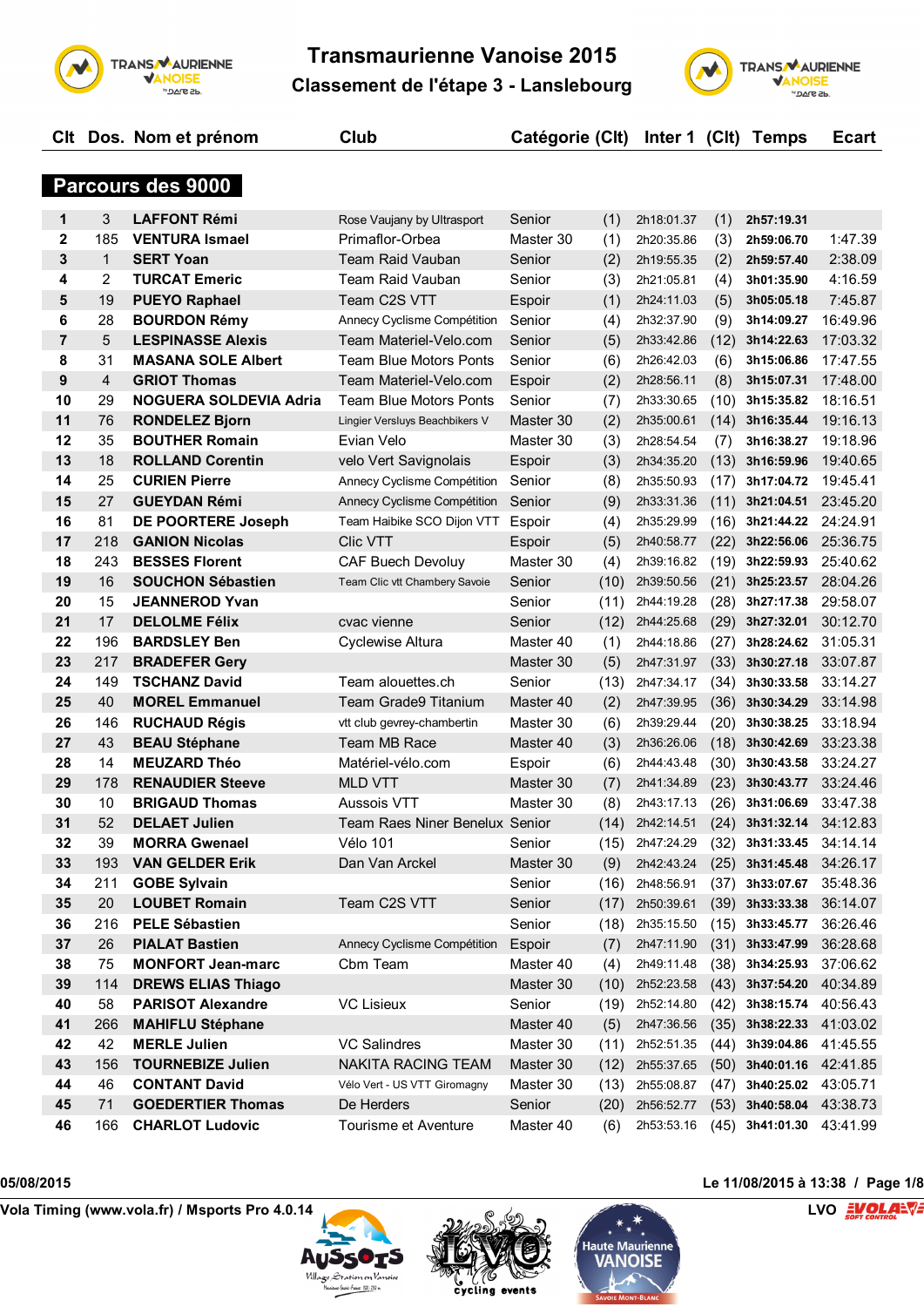



| Clt |     | Dos. Nom et prénom                 | Club                           | Catégorie (Clt) |      | Inter 1 (Clt) |      | <b>Temps</b>                           | <b>Ecart</b>          |
|-----|-----|------------------------------------|--------------------------------|-----------------|------|---------------|------|----------------------------------------|-----------------------|
| 47  | 209 | <b>CHEVALIER Pierre</b>            | Bourg Ain Cyclisme             | Master 50       | (1)  | 2h52:01.78    | (41) | 3h41:02.50                             | 43:43.19              |
| 48  | 150 | <b>VERMEEREN Xavier</b>            | Trust MTB Team                 | Master 30       | (14) | 2h57:04.71    | (54) | 3h42:06.71                             | 44:47.40              |
| 49  | 169 | <b>HIRSINGER Jean-philippe</b>     | <b>Team EC Colmar</b>          | Master 40       | (7)  | 2h55:17.49    | (49) | 3h42:11.47 44:52.16                    |                       |
| 50  | 124 | <b>LERCH Pierre André</b>          | Team alouettes.ch              | Master 30       | (15) | 2h56:03.24    | (51) | 3h42:12.58                             | 44:53.27              |
| 51  | 21  | <b>ROUX Sébastien</b>              | Team C2S VTT                   | Espoir          | (8)  | 2h55:14.33    | (48) | 3h42:45.34                             | 45:26.03              |
| 52  | 49  | <b>DIMITRIOU Alexandre</b>         |                                | Master 30       | (16) | 2h58:18.23    | (56) | 3h42:55.98                             | 45:36.67              |
| 53  | 56  | <b>GARCIA JIMENEZ Jose Alberto</b> | G.M. La Acebeda                | Master 30       | (17) | 2h54:48.73    | (46) | 3h45:16.52                             | 47:57.21              |
| 54  | 163 | <b>FORNY Nicolas</b>               | ENTENTE CYCLISTE COLMAR        | Senior          | (21) | 2h57:57.02    | (55) | 3h46:13.13                             | 48:53.82              |
| 55  | 140 | <b>BOROT Alexandre</b>             |                                | Master 30       | (18) | 2h51:28.48    | (40) | 3h46:17.19                             | 48:57.88              |
| 56  | 33  | <b>ISCHARD Frédéric</b>            | <b>Team Raid Vauban</b>        | Master 30       | (19) | 2h59:43.86    | (62) | 3h46:24.72                             | 49:05.41              |
| 57  | 48  | <b>HILAIRE Raphaël</b>             |                                | Master 30       | (20) | 2h59:43.05    | (61) | 3h46:58.94                             | 49:39.63              |
| 58  | 239 | <b>CHAIX Valery</b>                | Sybelle CAF Maurienne          | Master 40       | (8)  | 2h59:05.29    | (60) | 3h47:39.70                             | 50:20.39              |
| 59  | 284 | <b>PALIX Alexandre</b>             | <b>VELOROC CAVAILLON</b>       | Master 40       | (9)  | 3h02:33.17    |      | $(68)$ 3h48:08.25                      | 50:48.94              |
| 60  | 32  | <b>PIRAT Hubert</b>                | <b>Team Raid Vauban</b>        | Master 40       | (10) | 3h02:52.86    | (69) | 3h49:38.24                             | 52:18.93              |
| 61  | 34  | <b>DECAMPS Olivier</b>             | Team Raid Vauban               | Master 30       | (21) | 3h02:29.70    | (67) | 3h49:41.07                             | 52:21.76              |
| 62  | 168 | <b>BACHSCHMIDT Frédéric</b>        | Team EC Colmar                 | Master 40       | (11) | 3h01:46.40    | (65) | 3h50:18.93                             | 52:59.62              |
| 63  | 154 | <b>HELLEBOIS Thierry</b>           | USO Bruay la Buissière         | Espoir          | (9)  | 3h02:09.10    | (66) | 3h50:50.76                             | 53:31.45              |
| 64  | 174 | <b>CHABANAS Bruno</b>              |                                | Senior          | (22) | 3h02:54.49    | (70) | 3h51:47.60                             | 54:28.29              |
| 65  | 87  | <b>CHATEL Kevin</b>                | Vtt Pays De Vilaine            | Master 30       | (22) | 3h05:41.52    | (72) | 3h52:48.68                             | 55:29.37              |
| 66  | 23  | <b>RIZZI Julien</b>                | Annecy Cyclisme Compétition    | Master 30       | (23) | 3h04:02.62    | (71) | 3h53:00.83                             | 55:41.52              |
| 67  | 37  | <b>GRAS Romain</b>                 | <b>CV Pernes</b>               | Senior          | (23) | 2h58:29.08    | (57) | 3h53:02.71                             | 55:43.40              |
| 68  | 147 | <b>SCHINDLER Dan</b>               | team alouettes.ch              | Senior          | (24) | 3h01:21.36    | (64) | 3h53:06.09                             | 55:46.78              |
| 69  | 202 | <b>SABATIER Thibault</b>           | Team La Forestierre France     | Senior          | (25) | 3h07:26.52    | (73) | 3h54:57.79                             | 57:38.48              |
| 70  | 277 | <b>LHERMITE Emmanuel</b>           | CC VTT Badonviller             | Master 30       | (24) | 2h58:48.71    | (59) | 3h57:04.17                             | 59:44.86              |
| 71  | 289 | <b>GUTTIN Bertrand</b>             | <b>ECSC</b>                    | Master 40       | (12) | 2h56:24.82    | (52) | 3h57:07.00                             | 59:47.69              |
| 72  | 180 | <b>BOISSY Olivier</b>              | S.C.Bourg lès Valence          | Master 50       | (2)  | 2h58:38.68    | (58) | 3h57:52.48 1h00:33.17                  |                       |
| 73  | 82  | <b>CHARTIER Jerome</b>             | Penthievre Velo Team Genespoir | Master 30       | (25) | 3h09:03.64    | (74) | 3h59:28.74 1h02:09.43                  |                       |
| 74  | 152 | <b>FAURE Guillaume</b>             | <b>STORM</b>                   | Senior          | (26) | 3h01:20.91    | (63) | 3h59:59.54 1h02:40.23                  |                       |
| 75  | 181 | <b>BOISSY Guillaume</b>            | S.C.Bourg lès Valence          | Senior          | (27) |               |      |                                        | 4h02:13.48 1h04:54.17 |
| 76  | 95  | <b>LE ROI Jean-pierre</b>          | A Mi Chemin                    | Master 40       | (13) | 3h10:10.93    | (75) | 4h02:21.42 1h05:02.11                  |                       |
| 77  | 165 | <b>BEAUDOIN Fred</b>               | Tourisme et Aventure           | Master 40       | (14) | 3h17:09.64    | (85) | 4h05:03.95 1h07:44.64                  |                       |
| 78  | 67  | <b>PROST Claude</b>                | <b>CV PERNES</b>               | Master 40       | (15) | 3h14:33.20    | (82) | 4h05:12.40 1h07:53.09                  |                       |
| 79  | 136 | <b>BERBIGUIER Jacques</b>          | Vaunage Passion                | Master 50       | (3)  | 3h14:56.54    | (83) | 4h05:30.58 1h08:11.27                  |                       |
| 80  | 53  | <b>ODY Damien</b>                  | La Pb                          | Master 40       | (16) | 3h13:22.43    |      | (80) 4h05:50.70 1h08:31.39             |                       |
| 81  | 61  | <b>MARGUERON Vincent</b>           | Sorens Forme                   | Master 30       | (26) | 3h13:24.36    |      | $(81)$ 4h05:51.12 1h08:31.81           |                       |
| 82  | 121 | <b>NEVEU Pascal</b>                |                                | Master 40       | (17) | 3h12:14.50    |      | (79) 4h06:17.98 1h08:58.67             |                       |
| 83  | 187 | <b>DE POORTERE Frederik</b>        | eventit.be                     | Master 30       | (27) | 3h17:45.42    |      | (86) 4h06:45.82 1h09:26.51             |                       |
| 84  | 170 | <b>MAIRE Pierrick</b>              | evasion vtt auxerrois          | Master 30       | (28) | 3h19:00.89    |      | (89) 4h08:00.23 1h10:40.92             |                       |
| 85  | 138 | <b>BROTTET Julien</b>              | Dopplemayr                     | Master 30       | (29) | 3h18:21.40    |      | $(88)$ 4h09:49.03 1h12:29.72           |                       |
| 86  | 72  | <b>LOUSTAUNAU Maxime</b>           | Saitta                         | Senior          | (28) | 3h20:24.52    |      | (92) 4h09:52.86 1h12:33.55             |                       |
| 87  | 92  | <b>SCHMITT Sébastien</b>           |                                | Master 30       | (30) | 3h20:19.30    |      | (91) 4h10:01.52 1h12:42.21             |                       |
| 88  | 142 | <b>FUHRER Mathias</b>              | team alouettes.ch              | Senior          | (29) | 3h10:21.46    |      | (76) 4h10:14.01 1h12:54.70             |                       |
| 89  | 183 | <b>GEORGES Jérome</b>              | Team grupetto                  | Master 40       | (18) | 3h20:32.69    |      | $(94)$ 4h10:20.38 1h13:01.07           |                       |
| 90  | 116 | <b>BELLO Jérémie</b>               |                                | Senior          | (30) | 3h15:13.19    |      | (84) 4h10:51.23 1h13:31.92             |                       |
| 91  | 184 | <b>GEORGES Arthur</b>              | Team grupetto                  | Senior          | (31) | 3h20:35.61    |      | $(95)$ 4h11:29.44 1h14:10.13           |                       |
| 92  | 148 | <b>THOOR Edouard</b>               | Co-factory ADDICTIV            | Senior          | (32) | 3h11:24.18    |      | (77) 4h11:32.46 1h14:13.15             |                       |
| 93  | 172 | <b>TOURTE Sylvain</b>              | Club VTT Senlisien             | Master 30       | (31) | 3h22:22.98    |      | (99) 4h11:35.53 1h14:16.22             |                       |
| 94  | 6   | <b>BROGLIA Alain</b>               | MJC Plan de Cuques             | Master 50       | (4)  | 3h22:57.93    |      | (102) 4h11:40.23 1h14:20.92            |                       |
| 95  | 59  | DE SCHEPPER Henk                   | De Herders                     | Master 40       | (19) |               |      | 3h22:25.20 (100) 4h11:44.89 1h14:25.58 |                       |
|     |     |                                    |                                |                 |      |               |      |                                        |                       |







## **05/08/2015 Le 11/08/2015 à 13:38 / Page 2/8**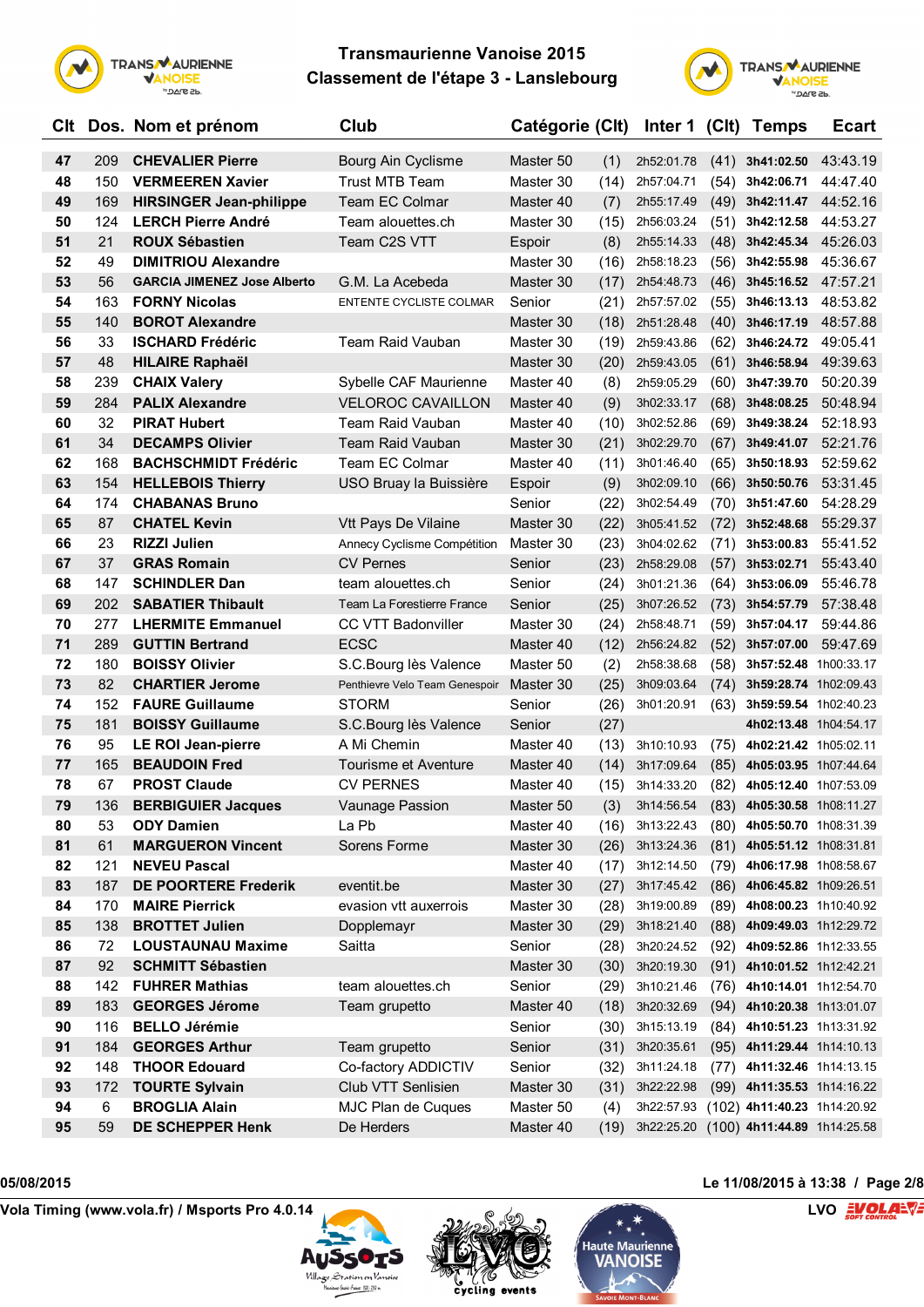



|     |     | CIt Dos. Nom et prénom         | Club                           | Catégorie (Clt) |      |                                        | Inter 1 (CIt) Temps                    | <b>Ecart</b> |
|-----|-----|--------------------------------|--------------------------------|-----------------|------|----------------------------------------|----------------------------------------|--------------|
| 96  | 299 | <b>PETELAT Jean Christophe</b> |                                | Master 40       | (20) | 3h20:45.84                             | $(96)$ 4h11:49.49 1h14:30.18           |              |
| 97  | 273 | <b>BOIS Michael</b>            | <b>SFTRF</b>                   | Master 40       | (21) | 3h20:30.07                             | (93) 4h12:30.88 1h15:11.57             |              |
| 98  | 45  | <b>OUVRIER-BUFFET Yohann</b>   | Team MB Race                   | Master 30       | (32) | 3h11:37.05                             | (78) 4h12:33.89 1h15:14.58             |              |
| 99  | 197 | <b>DAME Guillaume</b>          |                                | Master 30       | (33) | 3h22:58.53                             | (103) 4h12:36.29 1h15:16.98            |              |
| 100 | 171 | <b>MAZAN Frédéric</b>          | <b>SFTRF</b>                   | Master 30       | (34) | 3h19:04.27                             | $(90)$ 4h14:12.44 1h16:53.13           |              |
| 101 | 94  | <b>MAURI Roberto</b>           | Equilibrio Urbano Milano       | Master 40       | (22) | 3h21:12.87                             | $(97)$ 4h14:55.62 1h17:36.31           |              |
| 102 | 210 | <b>MAUNY Guillaume</b>         |                                | Master 30       | (35) | 3h22:20.63                             | $(98)$ 4h15:26.68 1h18:07.37           |              |
| 103 | 24  | <b>GAULANDEAU Julien</b>       | Annecy Cyclisme Compétition    | Master 30       | (36) | 3h25:59.52                             | $(111)$ 4h16:11.47 1h18:52.16          |              |
| 104 | 175 | <b>DARCILLON Arnaud</b>        | <b>Team ASES</b>               | Master 30       | (37) | 3h24:28.43                             | (106) 4h16:50.89 1h19:31.58            |              |
| 105 | 155 | <b>MUNIER Christophe</b>       | Dream Team Bike                | Master 40       | (23) | 3h24:06.20                             | (105) 4h17:14.12 1h19:54.81            |              |
| 106 | 85  | <b>CHANDAVOINE Norbert</b>     | Penthievre Velo Team Genespoir | Master 30       | (38) | 3h18:17.25                             | (87) 4h17:19.65 1h20:00.34             |              |
| 107 | 44  | <b>BIBOLLET Guy</b>            | Team MB Race                   | Master 50       | (5)  | 3h27:16.79                             | $(113)$ 4h17:43.29 1h20:23.98          |              |
| 108 | 80  | <b>DE MULDER Diedrik</b>       |                                | Master 30       | (39) |                                        | 3h24:42.74 (107) 4h18:06.14 1h20:46.83 |              |
| 109 | 182 | <b>GELSOMINO Olivier</b>       | Agde Raid Aventure             | Master 30       | (40) |                                        | 3h28:38.92 (115) 4h18:28.55 1h21:09.24 |              |
| 110 | 89  | <b>THIBAUDOT Nicolas</b>       |                                | Master 40       | (24) | 3h25:55.05                             | (110) 4h19:46.05 1h22:26.74            |              |
| 111 | 135 | <b>DHAUSSY Frédéric</b>        | X <sub>2</sub> POP             | Master 50       | (6)  |                                        | 3h28:29.49 (114) 4h20:07.07 1h22:47.76 |              |
| 112 | 191 | <b>GRUZELLE Yoachim</b>        |                                | Senior          | (33) |                                        | 3h31:38.60 (121) 4h20:34.92 1h23:15.61 |              |
| 113 | 249 | <b>BURDIN Anthony</b>          | SMS Cyclo                      | Master 30       | (41) | 3h22:35.66                             | (101) 4h20:39.46 1h23:20.15            |              |
| 114 | 122 | <b>DORIE Adrien</b>            |                                | Master 30       | (42) | 3h24:55.88                             | $(109)$ 4h20:53.68 1h23:34.37          |              |
| 115 | 110 | <b>KERAMPRAN Stéphane</b>      |                                | Master 40       | (25) | 3h30:00.50                             | (117) 4h22:14.75 1h24:55.44            |              |
| 116 | 262 | <b>DORIEL Alexandre</b>        | <b>BMC Geneve Store</b>        | Master 40       | (26) | 3h30:10.78                             | $(118)$ 4h22:20.78 1h25:01.47          |              |
| 117 | 117 | <b>LOPES Ricardo</b>           |                                | Master 30       | (43) |                                        | 3h29:08.44 (116) 4h22:22.92 1h25:03.61 |              |
| 118 | 173 | <b>AUDIN Thierry</b>           | cyclo-club romanais peageois   | Master 50       | (7)  |                                        | 3h26:56.44 (112) 4h22:31.48 1h25:12.17 |              |
| 119 | 272 | <b>CADOUX Gwenael</b>          |                                | Master 40       | (27) |                                        | 3h30:36.92 (120) 4h22:44.33 1h25:25.02 |              |
| 120 | 198 | <b>DONNEGER Herve</b>          | <b>VTT Gauriac</b>             | Master 50       | (8)  |                                        | 3h23:21.46 (104) 4h23:46.63 1h26:27.32 |              |
| 121 | 126 | <b>CHEREL Eric</b>             | Vélo Taupont                   | Master 30       | (44) |                                        | 3h30:30.81 (119) 4h24:35.08 1h27:15.77 |              |
| 122 | 139 | <b>RADREAUX François</b>       | Vtt Club Gevrey-Chambertin     | Master 30       | (45) |                                        | 3h32:00.87 (122) 4h24:42.10 1h27:22.79 |              |
| 123 | 62  | <b>VERCAEMST Thomas</b>        | Eventit.Be                     | Master 30       | (46) |                                        | 3h35:04.24 (124) 4h26:40.93 1h29:21.62 |              |
| 124 | 41  | <b>TEANI Bjorn</b>             | <b>Team Grade9 Titanium</b>    | Master 30       | (47) |                                        | 3h34:13.54 (123) 4h27:19.91 1h30:00.60 |              |
| 125 | 77  | <b>ROYAUX Thomas</b>           |                                | Senior          | (34) |                                        | 3h36:05.55 (127) 4h27:25.20 1h30:05.89 |              |
| 126 | 111 | <b>DUMONT Christophe</b>       |                                | Master 30       | (48) |                                        | 3h36:13.12 (128) 4h30:40.82 1h33:21.51 |              |
| 127 | 199 | <b>FRANCESCO loverno</b>       | ASD Mountain Bike Sila         | Master 30       | (49) |                                        | 3h36:51.97 (133) 4h30:42.07 1h33:22.76 |              |
| 128 | 38  | <b>MOULENE Alain</b>           | VC Blancois                    | Master 50       | (9)  |                                        | 3h35:09.09 (125) 4h30:51.69 1h33:32.38 |              |
| 129 | 204 | <b>PRATI Sam</b>               | <b>BMC Geneve Store</b>        | Master 40       | (28) |                                        | 3h36:50.86 (131) 4h31:28.97 1h34:09.66 |              |
| 130 | 167 | <b>EDELBLUTTE Laurent</b>      | asptt auxerre                  | Master 50       | (10) |                                        | 3h37:37.73 (134) 4h33:53.17 1h36:33.86 |              |
| 131 | 203 | <b>VINCENT Eric</b>            |                                | Master 40       | (29) | 3h41:21.45 (139) 4h34:56.02 1h37:36.71 |                                        |              |
| 132 | 141 | <b>DHAEZE Hannes</b>           | eventit.be                     | Master 30       | (50) |                                        | 3h36:32.73 (130) 4h35:49.76 1h38:30.45 |              |
| 133 | 208 | <b>MUFFAT Maxime</b>           | Vélo Trial Mont-Blans          | Espoir          | (10) |                                        | 3h41:46.76 (140) 4h35:54.20 1h38:34.89 |              |
| 134 | 103 | <b>VARNIER Loïc</b>            |                                | Senior          | (35) |                                        | 3h36:25.61 (129) 4h35:54.27 1h38:34.96 |              |
| 135 | 60  | <b>FRANCOIS Laurent</b>        | Vtt Pays De Vilaine            | Master 50       | (11) |                                        | 3h42:26.37 (141) 4h36:03.04 1h38:43.73 |              |
| 136 | 214 | <b>RENAUD Philippe</b>         | Lou Decapadiots baujus         | Master 50       | (12) |                                        | 3h42:46.35 (143) 4h37:03.99 1h39:44.68 |              |
| 137 | 137 | <b>GESRET Bertrand</b>         | TV Team GenesPoir              | Master 40       | (30) | 3h42:30.97 (142) 4h37:04.67 1h39:45.36 |                                        |              |
| 138 | 157 | <b>RAES Keevy</b>              | Mountain Bike Plus             | Master 30       | (51) |                                        | 3h39:33.10 (136) 4h37:24.12 1h40:04.81 |              |
| 139 | 84  | <b>VANLANGENAKKER Stéphane</b> |                                | Master 30       | (52) |                                        | 3h35:27.60 (126) 4h38:18.88 1h40:59.57 |              |
| 140 | 112 | <b>JOSIAS Barbosa</b>          |                                | Master 40       | (31) |                                        | 3h45:23.12 (145) 4h39:56.78 1h42:37.47 |              |
| 141 | 69  | <b>KOLODIE Jean benoit</b>     | Team Passion & Performance     | Master 40       | (32) |                                        | 3h40:56.90 (138) 4h40:03.77 1h42:44.46 |              |
| 142 | 205 | <b>BOUVIER Frédéric</b>        | <b>BMC Store Geneva</b>        | Master 30       | (53) |                                        | 3h36:51.72 (132) 4h40:24.89 1h43:05.58 |              |
| 143 | 292 | <b>GUILLOT Cyril</b>           |                                | Master 40       | (33) |                                        | 3h46:29.53 (146) 4h41:00.05 1h43:40.74 |              |
| 144 | 113 | <b>JOSE Elias martins neto</b> |                                | Master 30       | (54) |                                        | 3h48:13.93 (150) 4h42:30.41 1h45:11.10 |              |







## **05/08/2015 Le 11/08/2015 à 13:38 / Page 3/8**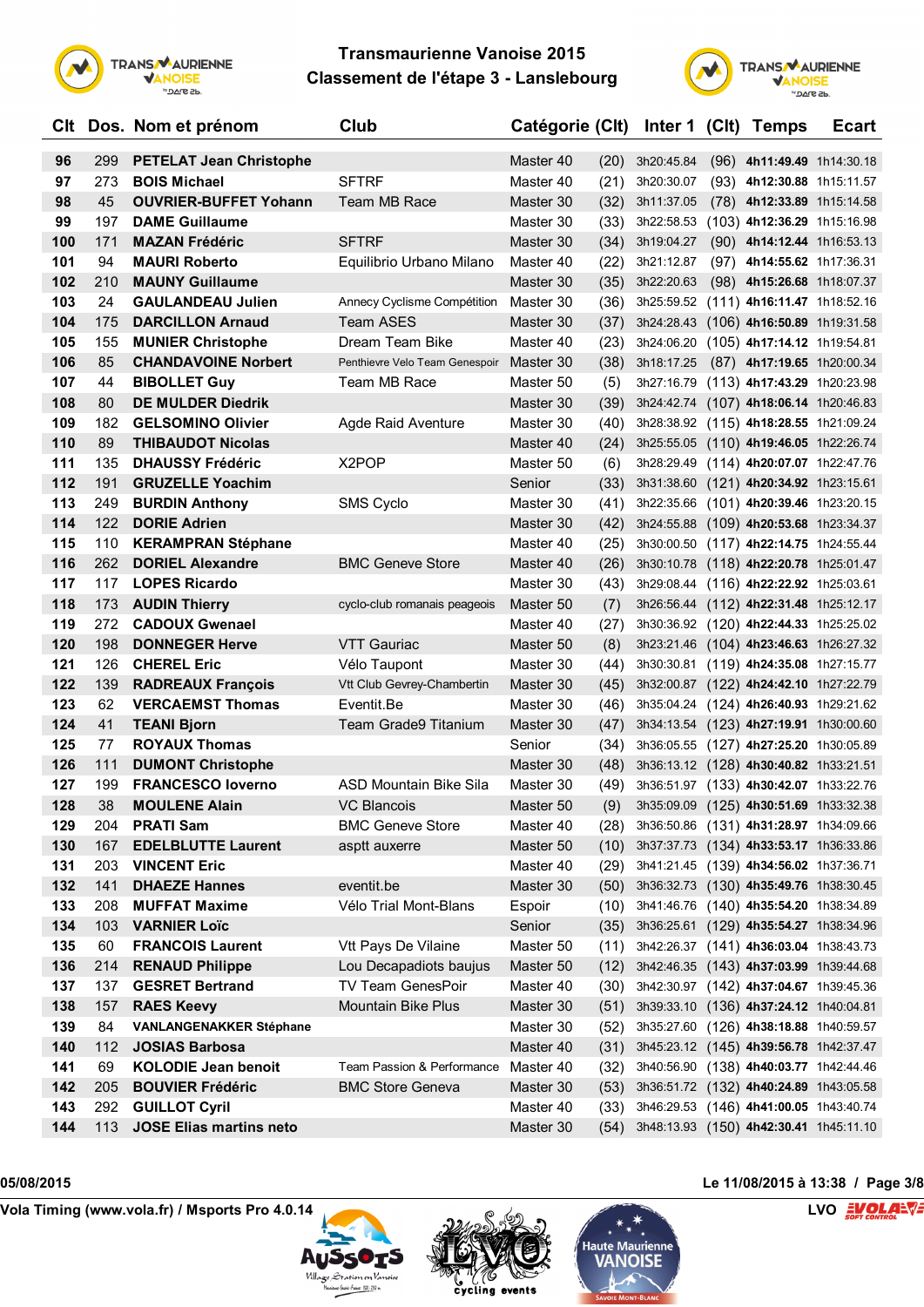



|     |      | CIt Dos. Nom et prénom         | Club                            | Catégorie (Clt) |      |                                             | Inter 1 (Clt) Temps                    | <b>Ecart</b> |
|-----|------|--------------------------------|---------------------------------|-----------------|------|---------------------------------------------|----------------------------------------|--------------|
| 145 | 283  | <b>WOHLLEBER Francois</b>      |                                 | Master 30       | (55) |                                             | 3h48:50.44 (151) 4h42:48.58 1h45:29.27 |              |
| 146 | 248  | <b>COMBAZ Jean-Pierre</b>      | Comité Rhone Alpes              | Master 40       | (34) |                                             | 3h43:45.63 (144) 4h42:50.96 1h45:31.65 |              |
| 147 | 109  | <b>FOUGEROUSE Gregory</b>      | Cvac Vienne                     | Master 30       | (56) |                                             | 3h46:47.07 (148) 4h43:33.52 1h46:14.21 |              |
| 148 | 270  | <b>LOQUAIS Julien</b>          | VTT44                           | Senior          | (36) |                                             | 3h52:43.14 (153) 4h46:31.62 1h49:12.31 |              |
| 149 | 151  | <b>VIGERUST Arnfinn</b>        | <b>SAC Basel</b>                | Master 50       | (13) |                                             | 3h47:34.63 (149) 4h46:45.38 1h49:26.07 |              |
| 150 | 274  | <b>LAPLACE Benoit</b>          | Cyclo-club Rumilly              | Master 30       | (57) |                                             | 3h54:13.43 (155) 4h47:57.73 1h50:38.42 |              |
| 151 | 201  | <b>PAOLO Salamon</b>           | SC SANTA LUCIA DI PIAVE         | Master 40       | (35) |                                             | 3h46:38.40 (147) 4h48:28.94 1h51:09.63 |              |
| 152 | 282. | <b>FAURE Eric</b>              | Dopplemayr                      | Master 40       | (36) |                                             | 3h39:34.22 (137) 4h48:33.95 1h51:14.64 |              |
| 153 | 177  | <b>MICHELARD Christophe</b>    | cyclo club rochois              | Master 50       | (14) |                                             | 3h52:44.48 (154) 4h49:02.74 1h51:43.43 |              |
| 154 | 158  | <b>GROENWALS Jurgen</b>        | Mountain Bike Plus              | Master 40       | (37) |                                             | 3h37:43.43 (135) 4h49:20.71 1h52:01.40 |              |
| 155 | 195  | <b>BIANCIOTTO Pascal</b>       | VTT Du Garlaban                 | Master 30       | (58) |                                             | 3h57:43.57 (162) 4h51:00.57 1h53:41.26 |              |
| 156 | 144  | <b>MALTETE Anthony</b>         | <b>Triathlon Macon Club</b>     | Master 40       | (38) |                                             | 3h54:52.84 (156) 4h53:02.89 1h55:43.58 |              |
| 157 | 162  | <b>PAJOT Pascal</b>            | uc gien sport                   | Master 40       | (39) |                                             | 3h56:10.74 (158) 4h53:24.84 1h56:05.53 |              |
| 158 | 54   | <b>DE HAUWERE Robin</b>        | De Herders                      | Master 30       | (59) |                                             | 4h03:01.13 (170) 4h55:37.39 1h58:18.08 |              |
| 159 | 73   | <b>LOUSTAUNAU Romain</b>       | Saitta                          | Senior          | (37) |                                             | 3h56:51.35 (160) 4h55:44.52 1h58:25.21 |              |
| 160 | 241  | <b>CRITICOS Hervé</b>          |                                 | Master 40       | (40) |                                             | 3h54:54.28 (157) 4h57:00.93 1h59:41.62 |              |
| 161 | 125  | <b>PARIS Benoit</b>            | ABC Cycles et sports            | Master 40       | (41) |                                             | 4h04:12.94 (173) 4h57:06.10 1h59:46.79 |              |
| 162 | 65   | <b>BOUTEILLE Sébastien</b>     | La Cabane Sur Le Chien          | Master 40       | (42) |                                             | 3h58:07.95 (163) 4h57:33.82 2h00:14.51 |              |
| 163 | 188  | <b>DEUZET Pierre-marie</b>     | Vtt Club Falaisien              | Master 30       | (60) |                                             | 3h57:17.40 (161) 4h57:51.11 2h00:31.80 |              |
| 164 | 258  | <b>FRANZONI GIORGIO</b>        | VC Olmo                         | Master 40       | (43) |                                             | 4h00:43.86 (169) 4h59:09.28 2h01:49.97 |              |
| 165 | 145  | <b>PELLUET Nicolas</b>         | roue d'or conflanaise           | Espoir          | (11) |                                             | 4h13:53.41 (181) 4h59:17.12 2h01:57.81 |              |
| 166 | 288  | <b>VINH MAU Thierry</b>        |                                 | Master 50       | (15) |                                             | 3h56:40.16 (159) 5h00:06.63 2h02:47.32 |              |
| 167 | 263  | <b>WAGNER Lionel</b>           |                                 | Master 40       | (44) |                                             | 4h11:23.56 (177) 5h00:36.70 2h03:17.39 |              |
| 168 | 64   | <b>PEREZ André</b>             | Vélo Club Trévoltien            | Master 50       | (16) |                                             | 4h14:16.56 (182) 5h00:52.77 2h03:33.46 |              |
| 169 | 176  | <b>GAUTIER François</b>        | <b>Team ASES</b>                | Master 30       | (61) |                                             | 4h13:10.36 (180) 5h01:29.98 2h04:10.67 |              |
| 170 | 79   | <b>POTIER Michael</b>          | La Cabane Sur Le Chien          | Master 40       | (45) |                                             | 3h58:48.46 (164) 5h02:15.07 2h04:55.76 |              |
| 171 | 240  | <b>REY Maxime</b>              |                                 | Senior          | (38) |                                             | 3h49:58.39 (152) 5h03:53.48 2h06:34.17 |              |
| 172 | 91   | <b>WARE Marc</b>               | Bicycle Riders Morningside, Au  | Master 50       | (17) |                                             | 4h03:12.62 (171) 5h05:53.72 2h08:34.41 |              |
| 173 | 50   | <b>PONSON Cédric</b>           |                                 | Master 30       | (62) |                                             | 3h59:35.33 (165) 5h08:03.38 2h10:44.07 |              |
| 174 | 200  | <b>LANORE Mathieu</b>          | <b>ASPTT Châlon</b>             | Master 30       | (63) |                                             | 4h03:54.44 (172) 5h08:19.90 2h11:00.59 |              |
| 175 | 215  | <b>COVAREL Gil</b>             |                                 | Master 40       | (46) |                                             | 4h10:27.55 (176) 5h09:41.21 2h12:21.90 |              |
| 176 | 36   | <b>DHALLUIN Benoit</b>         |                                 | Master 40       | (47) |                                             | 4h08:42.56 (175) 5h11:21.17 2h14:01.86 |              |
| 177 | 271  | <b>CACHA Jean paul</b>         |                                 | Master 50       |      | (18) 4h19:17.38 (186) 5h15:30.66 2h18:11.35 |                                        |              |
| 178 | 247  | <b>DE NANTES Yves</b>          | Sangliers du Vexin              | Master 40       | (48) | 4h12:44.73 (179) 5h17:02.80 2h19:43.49      |                                        |              |
| 179 | 212  | <b>MORANO Emmanuel</b>         | <b>VTT Saint Amand Les Eaux</b> | Master 30       | (64) |                                             | 4h12:40.67 (178) 5h17:14.11 2h19:54.80 |              |
| 180 | 66   | <b>CHAMPON Patrice</b>         | La Cabane Sur Le Chien          | Master 40       | (49) | 4h17:42.80 (185) 5h19:52.13 2h22:32.82      |                                        |              |
| 181 | 143  | <b>GUINAND Jean-michel</b>     |                                 | Master 40       | (50) |                                             | 4h17:10.37 (184) 5h19:56.75 2h22:37.44 |              |
| 182 | 164  | <b>DROUIN Samuel</b>           | Tourisme et Aventure            | Master 40       | (51) |                                             | 4h16:28.94 (183) 5h22:50.80 2h25:31.49 |              |
| 183 | 51   | <b>ROCHE CHEVALIER Julien</b>  | Usca                            | Espoir          | (12) |                                             | 4h22:54.23 (187) 5h26:12.70 2h28:53.39 |              |
| 184 | 219  | <b>TROCCAZ Stéphane</b>        |                                 | Master 40       | (52) |                                             | 4h30:12.84 (191) 5h31:03.68 2h33:44.37 |              |
| 185 | 101  | <b>LANDAIS Julien</b>          |                                 | Master 30       | (65) |                                             | 4h33:46.11 (195) 5h34:11.24 2h36:51.93 |              |
| 186 | 99   | <b>SENNE Cornelis</b>          | Farma United                    | Senior          | (39) |                                             | 4h28:13.72 (188) 5h35:38.96 2h38:19.65 |              |
| 187 | 159  | <b>BULTEAU Yann</b>            |                                 | Espoir          | (13) |                                             | 4h29:21.61 (190) 5h36:03.28 2h38:43.97 |              |
| 188 | 160  | <b>SIMON Louis</b>             |                                 | Espoir          | (14) |                                             | 4h29:13.79 (189) 5h36:03.62 2h38:44.31 |              |
| 189 | 189  | <b>GUICHART Jean-pierre</b>    | <b>UCMVS</b>                    | Master 40       | (53) |                                             | 4h39:14.99 (197) 5h44:32.80 2h47:13.49 |              |
| 190 | 242  | <b>MIKHNEVITCH Xavier</b>      |                                 | Master 30       | (66) |                                             | 4h33:38.51 (194) 5h47:07.50 2h49:48.19 |              |
| 191 | 106  | <b>FRANZINI Pierre-olivier</b> | Pepere                          | Master 30       | (67) |                                             | 4h34:15.04 (196) 5h47:07.83 2h49:48.52 |              |
| 192 | 300  | <b>COTTIER Louis-charles</b>   |                                 | Master 30       | (68) |                                             | 4h33:37.66 (193) 5h47:08.42 2h49:49.11 |              |
| 193 | 107  | <b>FRECON Jérôme</b>           | Pepere                          | Master 30       | (69) |                                             | 5h47:09.16 2h49:49.85                  |              |





**05/08/2015 Le 11/08/2015 à 13:38 / Page 4/8**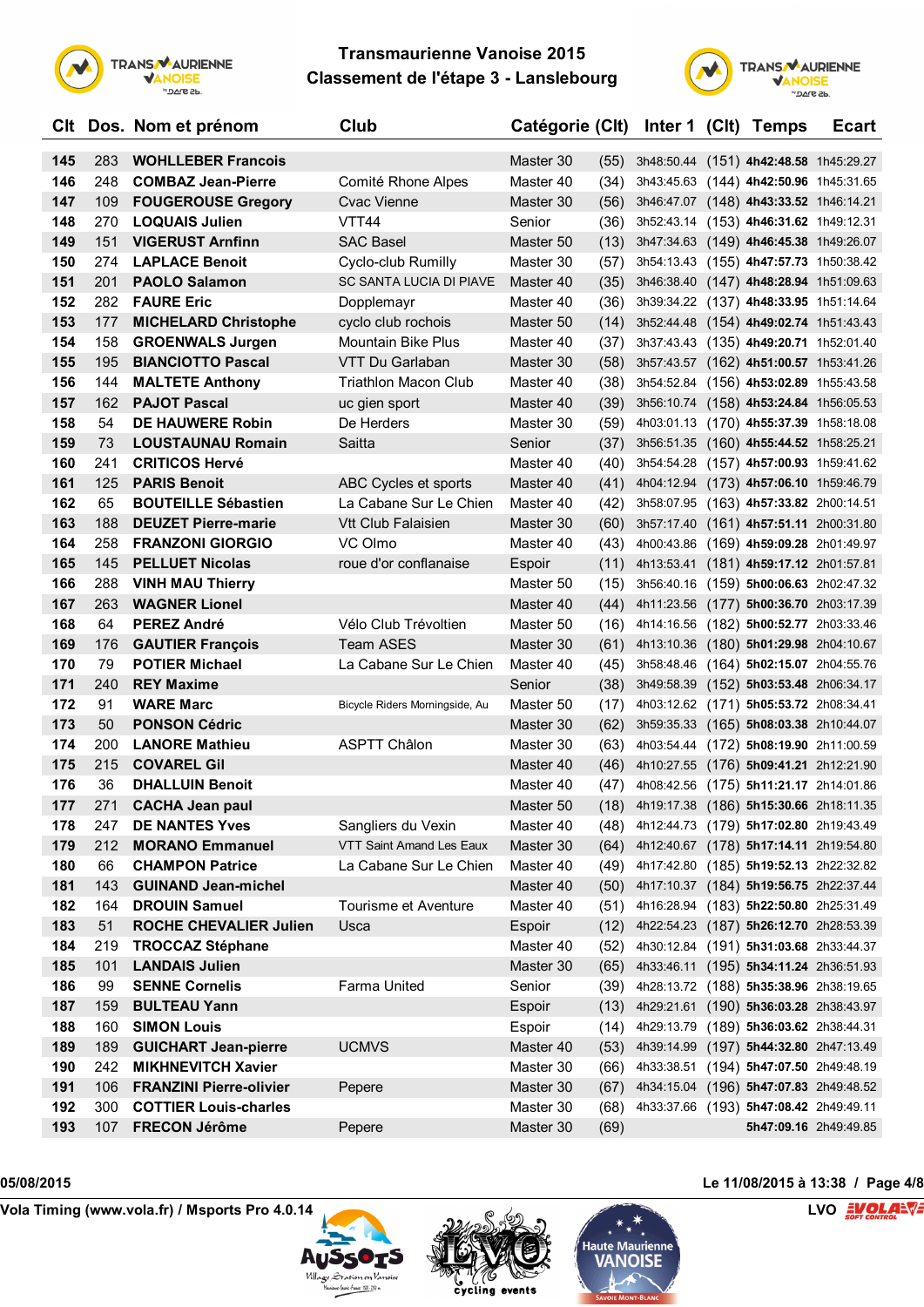



|     |     | CIt Dos. Nom et prénom   | Club                               | Catégorie (Clt) |      | Inter 1 (Clt)                          | Temps                         | <b>Ecart</b> |
|-----|-----|--------------------------|------------------------------------|-----------------|------|----------------------------------------|-------------------------------|--------------|
|     |     |                          |                                    |                 |      |                                        |                               |              |
| 194 | 250 | <b>VITELLO Mariano</b>   | Comité Rhones Alpes                | Master 40       | (54) | 4h33:06.91                             | $(192)$ 5h58:22.85 3h01:03.54 |              |
| 195 | 291 | <b>NOEL Ghislain</b>     |                                    | Master 30       | (70) | 4h42:41.17                             | (198) 6h01:50.58 3h04:31.27   |              |
| 196 | 294 | <b>COUDYZER Kenneth</b>  | diavola mtb team                   | Master 30       | (71) | 4h00:32.12 (167) 6h02:03.06 3h04:43.75 |                               |              |
| 197 | 265 | <b>LEJEUNE Kurt</b>      | Diavola                            | Master 30       | (72) | 4h00:04.94                             | (166) 6h02:03.43 3h04:44.12   |              |
| 198 | 296 | <b>LERMYTTE Mario</b>    | DIAVOLA MTB TEAM                   | Master 40       | (55) | 4h00:35.04                             | $(168)$ 6h02:04.24 3h04:44.93 |              |
| 199 | 63  | <b>CELLIER Alexandre</b> | <b>Team Cycles Wheel</b>           | Senior          | (40) | 4h04:13.14                             | (174) 6h02:32.21 3h05:12.90   |              |
| 200 | 78  | <b>DE RIDDER David</b>   | De Herders                         | Master 30       | (73) | 3h24:48.02                             | (108) 6h03:30.95 3h06:11.64   |              |
| 201 | 22  | <b>GALLAY Clément</b>    | <b>Annecy Cyclisme Compétition</b> | Espoir          | (15) |                                        | 6h30:00.00 3h32:40.69         |              |

### **DNS – Absents au départ**

| 30 | <b>RAMONEDA GREGORI Enric</b> Team Blue Motors Ponts Master 40 |                        |           |
|----|----------------------------------------------------------------|------------------------|-----------|
|    | 55 TESSON Grégory                                              | Ulteamate Rider 95     | Master 30 |
|    | 153 HELLEBOIS Alain                                            | USO Bruay la Buissière | Master 50 |

### **DNF - Abandons**

| 57         | <b>GARCIA JIMENEZ Simon</b>  | C.C. La Biela              | Master 30 |
|------------|------------------------------|----------------------------|-----------|
| 86         | <b>GIRARD Steven</b>         | Dupasquier-Sport, Movement | Senior    |
| 96         | <b>MELCHIOR Gauthier</b>     | Psa Crew                   | Senior    |
| 97         | <b>STEVENS Ludwig</b>        |                            | Master 50 |
| 104        | <b>DIEPOLDER Andreas</b>     |                            | Master 40 |
| 108        | <b>SAGE Yvan</b>             |                            | Senior    |
|            | 194 GUIBBAL Christophe       | Team Life Experience       | Master 40 |
| 206        | <b>BOIVIN Christophe</b>     | XTT Raid 63                | Master 50 |
|            | 245 <b>GARNIER Sébastien</b> |                            | Espoir    |
| 254        | <b>BOUILLLET Jean-Yves</b>   | Vél'haut jura              | Master 40 |
| <b>260</b> | <b>RANGEE Frédéric</b>       | VC Vernon                  | Senior    |

**Vola Timing (www.vola.fr) / Msports Pro 4.0.14 LVO**







**05/08/2015 Le 11/08/2015 à 13:38 / Page 5/8**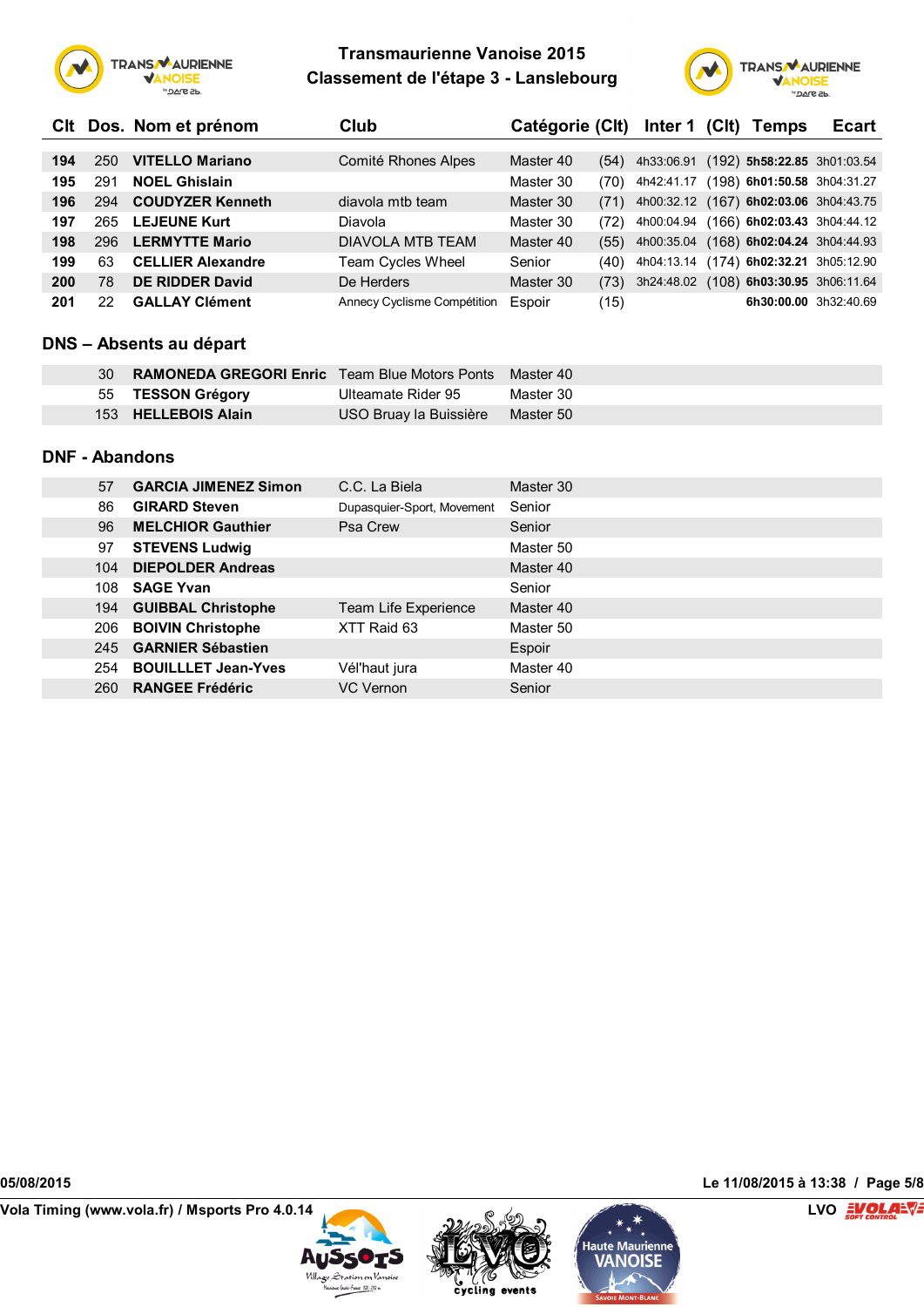



|              |     | CIt Dos. Nom et prénom      | Club                                  | Catégorie (Clt) |     | Inter $1$ (Clt) |      | <b>Temps</b> | Ecart    |
|--------------|-----|-----------------------------|---------------------------------------|-----------------|-----|-----------------|------|--------------|----------|
|              |     |                             |                                       |                 |     |                 |      |              |          |
|              |     | Parcours des 6000           |                                       |                 |     |                 |      |              |          |
| 1            | 358 | <b>FERNANDEZ Nicolas</b>    | <b>CC Salonais</b>                    | Promotion       | (1) | 1h55:57.53      | (1)  | 2h39:47.40   |          |
| $\mathbf{2}$ | 335 | <b>GALLE Fabian</b>         | Team CLIC VTT Chambéry                | Junior homme    | (1) | 1h56:14.22      | (2)  | 2h39:48.06   | 0.66     |
| 3            | 473 | <b>ACCARD Basile</b>        | <b>ACC</b>                            | Junior homme    | (2) | 1h58:32.10      | (3)  | 2h44:18.40   | 4:31.00  |
| 4            | 368 | <b>KLOETZLI Micha</b>       | team alouettes.ch                     | Cadet           | (1) | 2h03:01.55      | (6)  | 2h46:11.08   | 6:23.68  |
| 5            | 339 | <b>PELTIER Abel</b>         | Team Rotor SRSuntour Maurienne        | Junior homme    | (3) | 1h58:47.42      | (4)  | 2h47:54.24   | 8:06.84  |
| 6            | 373 | <b>MUNIER Charles</b>       |                                       | Junior homme    | (4) | 2h01:52.53      | (5)  | 2h50:55.02   | 11:07.62 |
| 7            | 481 | <b>ENAUX Sabrina</b>        | <b>SPECIALIZED France</b>             | Féminine Faster | (1) | 2h04:58.74      | (7)  | 2h53:27.34   | 13:39.94 |
| 8            | 386 | <b>DUBOIS Jean</b>          | Vtt Pays De Vilaine                   | Junior homme    | (5) | 2h07:36.73      | (8)  | 2h53:42.52   | 13:55.12 |
| 9            | 340 | <b>LACHIZE Thomas</b>       | <b>Team Rotor SRSuntour Maurienne</b> | Junior homme    | (6) | 2h07:47.97      | (9)  | 2h56:59.08   | 17:11.68 |
| 10           | 363 | <b>THELOHAN Cyrille</b>     |                                       | Junior homme    | (7) | 2h12:25.26      | (12) | 3h00:15.99   | 20:28.59 |
| 11           | 328 | <b>REDELSPERGER Coralie</b> | Vélo Vert - US VTT Giromagny          | Féminine Faster | (2) | 2h12:15.24      | (11) | 3h01:00.57   | 21:13.17 |
| 12           | 499 | <b>ANDRE-GALLIS Thibaut</b> | Aix VTT                               | Cadet           | (2) | 2h11:39.05      | (10) | 3h02:53.04   | 23:05.64 |
| 13           | 399 | <b>DESGUE Julien</b>        |                                       | Promotion       | (2) | 2h20:22.93      | (16) | 3h11:03.28   | 31:15.88 |
| 14           | 357 | <b>PERIER-MUZET Laurent</b> |                                       | Promotion       | (3) | 2h20:12.65      | (15) | 3h11:22.27   | 31:34.87 |
| 15           | 302 | <b>MAURIN Samuel</b>        |                                       | Promotion       | (4) | 2h24:44.15      | (17) | 3h15:09.47   | 35:22.07 |
| 16           | 337 | <b>ARLAUD Kewan</b>         | Team Rotor SRSuntour Maurienne        | Promotion       | (5) | 2h16:47.60      | (13) | 3h15:39.26   | 35:51.86 |
| 17           | 374 | <b>KIRCHER Guillaume</b>    | RAIDLIGHT / INTERSPORT                | Promotion       | (6) | 2h19:31.83      | (14) | 3h16:43.68   | 36:56.28 |
| 18           | 333 | <b>BOISSY Eléa</b>          | S.C. Bourg lès Valence                | Féminine        | (1) | 2h26:14.11      | (19) | 3h17:10.99   | 37:23.59 |
| 19           | 387 | <b>BERNIN Sebastien</b>     | EC Lyon Monplaisir                    | Promotion       | (7) | 2h26:20.24      | (20) | 3h17:11.14   | 37:23.74 |
| 20           | 397 | <b>HERFKENS Garrett</b>     | team passion & performance            | Promotion       | (8) | 2h27:19.32      | (21) | 3h19:33.64   | 39:46.24 |
| 21           | 338 | <b>FLAMMIER Loris</b>       | Team Rotor SRSuntour Maurienne        | Junior homme    | (8) | 2h28:20.20      | (23) | 3h19:35.68   | 39:48.28 |
|              |     |                             |                                       |                 |     |                 |      |              |          |

| 17 | 374 | <b>KIRCHER Guillaume</b>     | RAIDLIGHT / INTERSPORT                | Promotion       | (6)  | 2h19:31.83 | (14) | 3h16:43.68            | 36:56.28 |
|----|-----|------------------------------|---------------------------------------|-----------------|------|------------|------|-----------------------|----------|
| 18 | 333 | <b>BOISSY Eléa</b>           | S.C.Bourg lès Valence                 | Féminine        | (1)  | 2h26:14.11 | (19) | 3h17:10.99            | 37:23.59 |
| 19 | 387 | <b>BERNIN Sebastien</b>      | <b>EC Lyon Monplaisir</b>             | Promotion       | (7)  | 2h26:20.24 | (20) | 3h17:11.14            | 37:23.74 |
| 20 | 397 | <b>HERFKENS Garrett</b>      | team passion & performance            | Promotion       | (8)  | 2h27:19.32 | (21) | 3h19:33.64            | 39:46.24 |
| 21 | 338 | <b>FLAMMIER Loris</b>        | <b>Team Rotor SRSuntour Maurienne</b> | Junior homme    | (8)  | 2h28:20.20 | (23) | 3h19:35.68            | 39:48.28 |
| 22 | 380 | <b>BLENGINI Loris</b>        | <b>UC Grimaud</b>                     | Cadet           | (3)  | 2h28:15.62 | (22) | 3h19:59.98            | 40:12.58 |
| 23 | 370 | <b>JOURDAN Jessy</b>         | <b>CVAC</b>                           | Promotion       | (9)  | 2h26:07.78 | (18) | 3h20:24.37            | 40:36.97 |
| 24 | 342 | <b>PIALAT Serge</b>          | Annecy Cyclisme Compétition           | Promotion       | (10) | 2h28:58.23 | (24) | 3h21:22.51            | 41:35.11 |
| 25 | 364 | <b>THEDON Thibaud</b>        | team passion & performance            | Promotion       | (11) | 2h32:04.78 | (28) | 3h22:10.77            | 42:23.37 |
| 26 | 367 | <b>GESRET Aelig</b>          | Penthievre Velo Team Genespoir        | Cadet           | (4)  | 2h32:05.90 | (29) | 3h22:26.89            | 42:39.49 |
| 27 | 396 | <b>FESQUET Sylvain</b>       | Chambéry Cyclisme Compétition         | Promotion       | (12) | 2h36:16.08 | (34) | 3h22:54.63            | 43:07.23 |
| 28 | 341 | <b>MULLER Eric</b>           | <b>UCPG</b>                           | Promotion       | (13) | 2h31:36.67 | (27) | 3h23:16.51            | 43:29.11 |
| 29 | 362 | <b>LECORDONNIER Ronan</b>    | Roue D'or Conflanaise                 | Junior homme    | (9)  | 2h30:38.09 | (25) | 3h23:53.60            | 44:06.20 |
| 30 | 382 | <b>SICOT Francois</b>        | <b>Muret Cycliste</b>                 | Promotion       | (14) | 2h30:45.79 | (26) | 3h24:08.92            | 44:21.52 |
| 31 | 327 | <b>LERCH Jolanda</b>         |                                       | Féminine Faster | (3)  | 2h32:17.15 | (30) | 3h26:46.12            | 46:58.72 |
| 32 | 471 | <b>VAN LOON Weslev</b>       |                                       | Junior homme    | (10) | 2h35:56.69 | (32) | 3h31:55.25            | 52:07.85 |
| 33 | 470 | <b>VAN LOON Ludie</b>        |                                       | Promotion       | (15) | 2h35:57.83 | (33) | 3h32:02.55            | 52:15.15 |
| 34 | 336 | <b>CLOSSON Maxime</b>        | Team Rotor SRSuntour Maurienne        | Promotion       | (16) | 2h33:34.41 | (31) | 3h32:03.08            | 52:15.68 |
| 35 | 355 | <b>CHARTIER Martine</b>      | Penthievre Velo Team Genespoir        | Féminine Faster | (4)  | 2h37:07.54 | (35) | 3h32:04.51            | 52:17.11 |
| 36 | 477 | <b>BOUILLET Lucien</b>       | Vél'haut jura                         | Junior homme    | (11) | 2h40:46.29 | (39) | 3h39:32.61            | 59:45.21 |
| 37 | 331 | <b>BALETA FARRERAS Laura</b> | <b>Team Blue Motors Ponts</b>         | Féminine Faster | (5)  | 2h39:09.67 | (37) | 3h41:34.35 1h01:46.95 |          |
| 38 | 488 | <b>ROST Cynthia</b>          | <b>Bonnieres VTT</b>                  | Junior Fille    | (1)  | 2h45:06.71 | (42) | 3h42:13.58 1h02:26.18 |          |
| 39 | 385 | <b>DONNEGER Clara</b>        | <b>Team Focus Aveyron</b>             | Féminine        | (2)  | 2h48:08.96 | (44) | 3h42:54.42 1h03:07.02 |          |
| 40 | 372 | <b>NAEGELE Eric</b>          |                                       | Promotion       | (17) | 2h38:03.62 | (36) | 3h47:48.30 1h08:00.90 |          |
| 41 | 330 | <b>MORENO REIG Leila</b>     | <b>Team Blue Motors Ponts</b>         | Féminine        | (3)  | 2h44:56.79 | (40) | 3h48:44.87 1h08:57.47 |          |
| 42 | 361 | <b>PELTIER Gabriel</b>       | Team Rotor SRSuntour Maurienne        | Cadet           | (5)  | 2h47:30.11 | (43) | 3h49:30.79 1h09:43.39 |          |
| 43 | 482 | <b>CERVERA Apolline</b>      | acme                                  | Féminine        | (4)  | 2h44:59.91 | (41) | 3h50:50.11 1h11:02.71 |          |
| 44 | 369 | <b>POUPIN Maxime</b>         | <b>TEAM SULKY</b>                     | Promotion       | (18) | 2h52:53.34 | (45) | 3h50:52.54 1h11:05.14 |          |
| 45 | 334 | <b>GIRARDIN Camille</b>      | Team EC Colmar                        | Féminine        | (5)  | 2h52:55.86 | (46) | 3h51:45.00 1h11:57.60 |          |
| 46 | 389 | <b>SYMONS Frank</b>          |                                       | Promotion       | (19) | 2h56:22.44 | (48) | 3h53:38.53 1h13:51.13 |          |
| 47 | 475 | <b>JEANNEROD Mélanie</b>     | Team sport et neige Pontarlier        | Féminine Faster | (6)  | 2h40:11.24 | (38) | 3h56:37.82 1h16:50.42 |          |
|    |     |                              |                                       |                 |      |            |      |                       |          |







## **05/08/2015 Le 11/08/2015 à 13:38 / Page 6/8**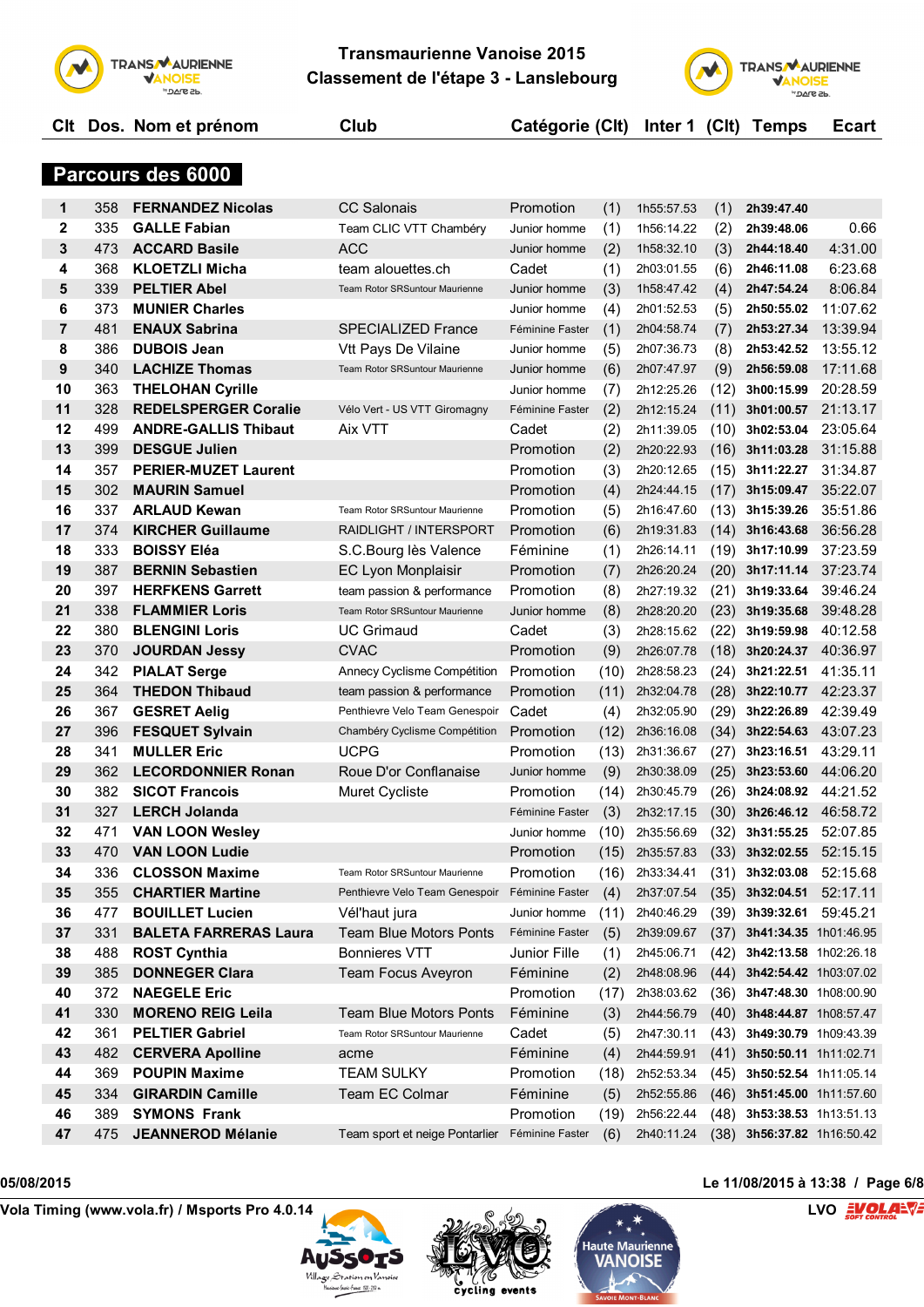



| Clt |     | Dos. Nom et prénom           | Club                       | Catégorie (Clt) |      | Inter 1 (Clt) |      | <b>Temps</b>          | <b>Ecart</b> |
|-----|-----|------------------------------|----------------------------|-----------------|------|---------------|------|-----------------------|--------------|
| 48  | 332 | <b>BOISSY Jeanne</b>         | S.C. Bourg-lès-Valence     | Féminine        | (6)  | 2h57:39.62    | (49) | 3h58:00.57 1h18:13.17 |              |
| 49  | 366 | <b>GUERRIERO Rémy / Anne</b> | La Harde de Survilliers    | Promotion       | (20) | 2h54:27.89    | (47) | 4h01:14.26 1h21:26.86 |              |
| 50  | 359 | <b>SORREL Florent</b>        |                            | Promotion       | (21) | 3h03:06.09    | (51) | 4h01:26.36 1h21:38.96 |              |
| 51  | 472 | <b>FOUREZ Louis Philippe</b> | Team Les Toro Nero         | Promotion       | (22) | 3h13:48.44    | (57) | 4h05:23.15 1h25:35.75 |              |
| 52  | 376 | <b>HERVE Morgane</b>         |                            | Féminine Faster | (7)  | 3h02:44.19    | (50) | 4h05:39.68 1h25:52.28 |              |
| 53  | 497 | <b>SAULNIER Jean-vincent</b> |                            | Promotion       | (23) | 3h13:59.68    | (58) | 4h06:14.16 1h26:26.76 |              |
| 54  | 487 | <b>MESSAGEOT Cyril</b>       |                            | Promotion       | (24) | 3h14:02.60    | (59) | 4h06:16.13 1h26:28.73 |              |
| 55  | 485 | <b>BICHAUD Brice</b>         | <b>ACC</b>                 | Promotion       | (25) | 3h10:52.49    | (52) | 4h13:13.09 1h33:25.69 |              |
| 56  | 375 | <b>FORT Xavier</b>           | <b>UC Passy Mont-Blanc</b> | Promotion       | (26) | 3h13:02.23    | (55) | 4h15:00.19 1h35:12.79 |              |
| 57  | 329 | <b>DEFIX Anne claire</b>     | Team C2S                   | Féminine        | (7)  | 3h11:55.96    | (54) | 4h15:09.98 1h35:22.58 |              |
| 58  | 378 | <b>JOLLET Bruno</b>          |                            | Promotion       | (27) | 3h11:49.06    | (53) | 4h16:33.23 1h36:45.83 |              |
| 59  | 360 | <b>BENOIT Maciej</b>         |                            | Promotion       | (28) | 3h22:03.76    | (61) | 4h22:22.68 1h42:35.28 |              |
| 60  | 379 | <b>BLENGINI Yves</b>         | <b>UC Grimaud</b>          | Promotion       | (29) | 3h20:51.28    | (60) | 4h22:38.47 1h42:51.07 |              |
| 61  | 381 | <b>RIVIERE Leon</b>          |                            | Promotion       | (30) | 3h33:52.63    | (63) | 4h39:27.53 1h59:40.13 |              |
| 62  | 356 | <b>JOLET Francoise</b>       |                            | Féminine        | (8)  | 3h34:13.63    | (64) | 4h42:06.59 2h02:19.19 |              |
| 63  | 384 | <b>KERAMPRAN Gabrielle</b>   |                            | Féminine Faster | (8)  | 3h47:49.67    | (65) | 4h44:27.01 2h04:39.61 |              |
| 64  | 371 | <b>JEULAND Raphael</b>       | <b>TEAM SULKY</b>          | Promotion       | (31) | 3h22:21.04    | (62) | 4h46:05.44 2h06:18.04 |              |
| 65  | 351 | <b>BERTHELIER Patricia</b>   | Vélo Club Trévoltien       | Féminine Faster | (9)  | 3h52:08.09    | (69) | 4h49:57.54 2h10:10.14 |              |
| 66  | 391 | <b>BOILS Jonathan</b>        | Team Les Toro Nero         | Promotion       | (32) | 3h50:51.97    | (68) | 5h04:50.79 2h25:03.39 |              |
| 67  | 394 | <b>DE MORTIER Guillaume</b>  | Team Les Toro Nero         | Promotion       | (33) | 3h50:49.15    | (67) | 5h04:52.54 2h25:05.14 |              |
| 68  | 246 | <b>VANDAMME Maxime</b>       |                            | Master 30       | (1)  | 4h03:49.13    | (70) | 5h09:02.15 2h29:14.75 |              |
| 69  | 392 | <b>MOUREAU Quentin</b>       | Team Les Toro Nero         | Promotion       | (34) | 3h50:15.69    | (66) | 5h12:48.59 2h33:01.19 |              |
| 70  | 393 | <b>BRUYLANTS Alexis</b>      | Team Les Toro Nero         | Promotion       | (35) | 4h10:08.47    | (71) | 5h35:58.33 2h56:10.93 |              |
| 71  | 128 | <b>BOILS Sébastien</b>       | Team Les Toro Nero         | Promotion       | (36) | 3h13:48.35    | (56) | 6h04:51.61 3h25:04.21 |              |
| 72  | 354 | <b>ALLEC Céline</b>          | Mountain Bike Of Jacou     | Féminine        | (9)  |               |      | 6h30:00.00 3h50:12.60 |              |

### **DNS – Absents au départ**

| 390 NACKAERTS Gilles | Team Les Toro Nero | <b>Promotion</b> |
|----------------------|--------------------|------------------|
| 395 BAUDE Axel       | Team Les Toro Nero | Promotion        |

### **DNF - Abandons**

**377 RONIN Denis Promotion** 

**Vola Timing (www.vola.fr) / Msports Pro 4.0.14 LVO**







**05/08/2015 Le 11/08/2015 à 13:38 / Page 7/8**